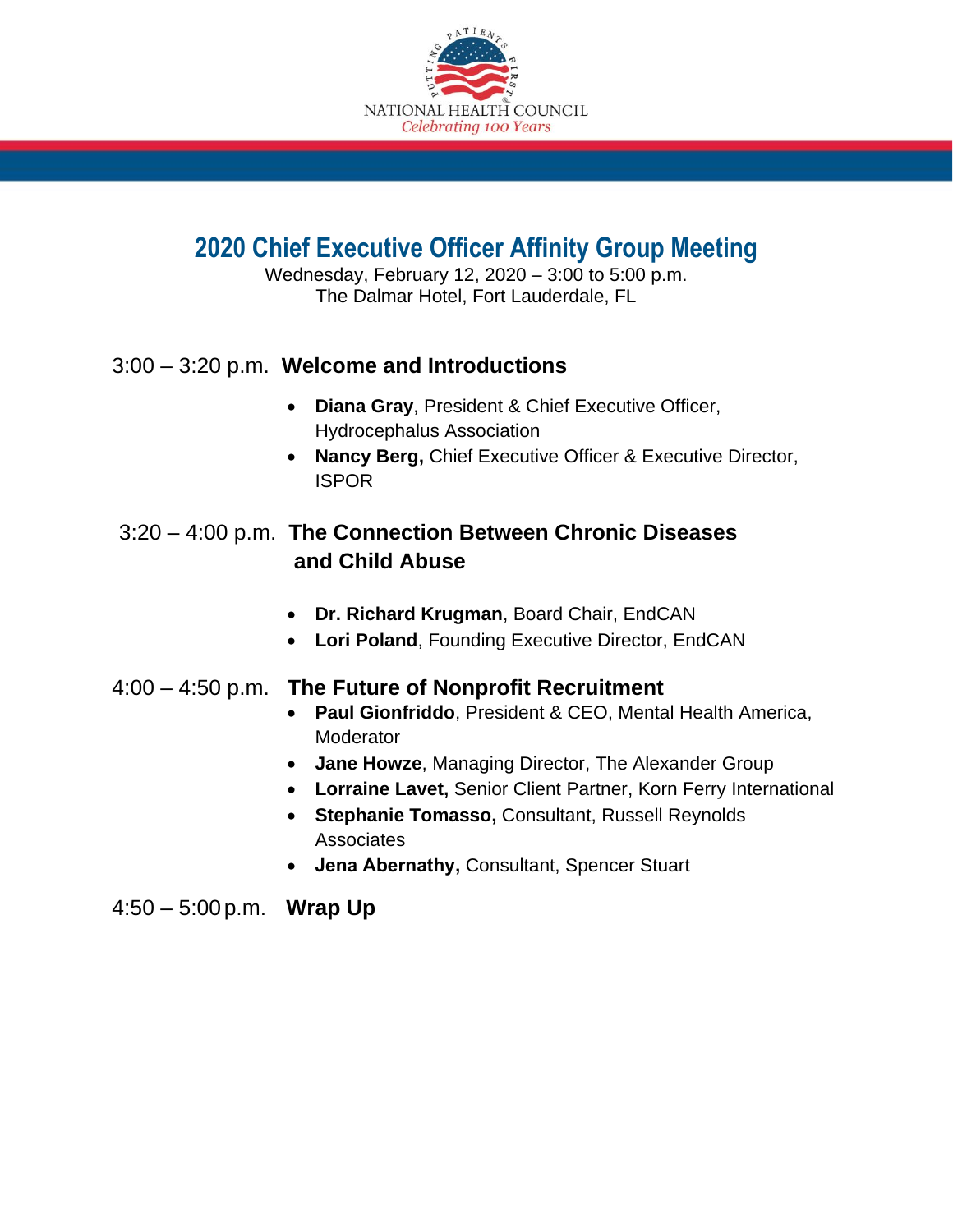

## **2020 Board Group Meeting**

Wednesday, February 12, 2020 – 3:00 to 5:00 p.m. The Dalmar Hotel, Fort Lauderdale, FL

### 3:00 – 3:20 p.m. **Welcome and Introductions**

• **Eleanor Perfetto**, Executive Vice President, Strategic Initiatives, National Health Council

## 3:20 – 4:50 p.m. **Storming, Norming, and Transforming: A Board Member's Role During Time of Transition**

- **Moderator: Eleanor Perfetto**, Executive Vice President, Strategic Initiatives, National Health Council
- **Andrew Brophy,** Board Treasurer, Lupus Foundation of America
- **Frank Longobard**i, Board Vice Chair, Arthritis Foundation
- **Janet McUlsky**, Board Chair, National Alliance for Caregiving

4:50 – 5:00 p.m. **Wrap Up**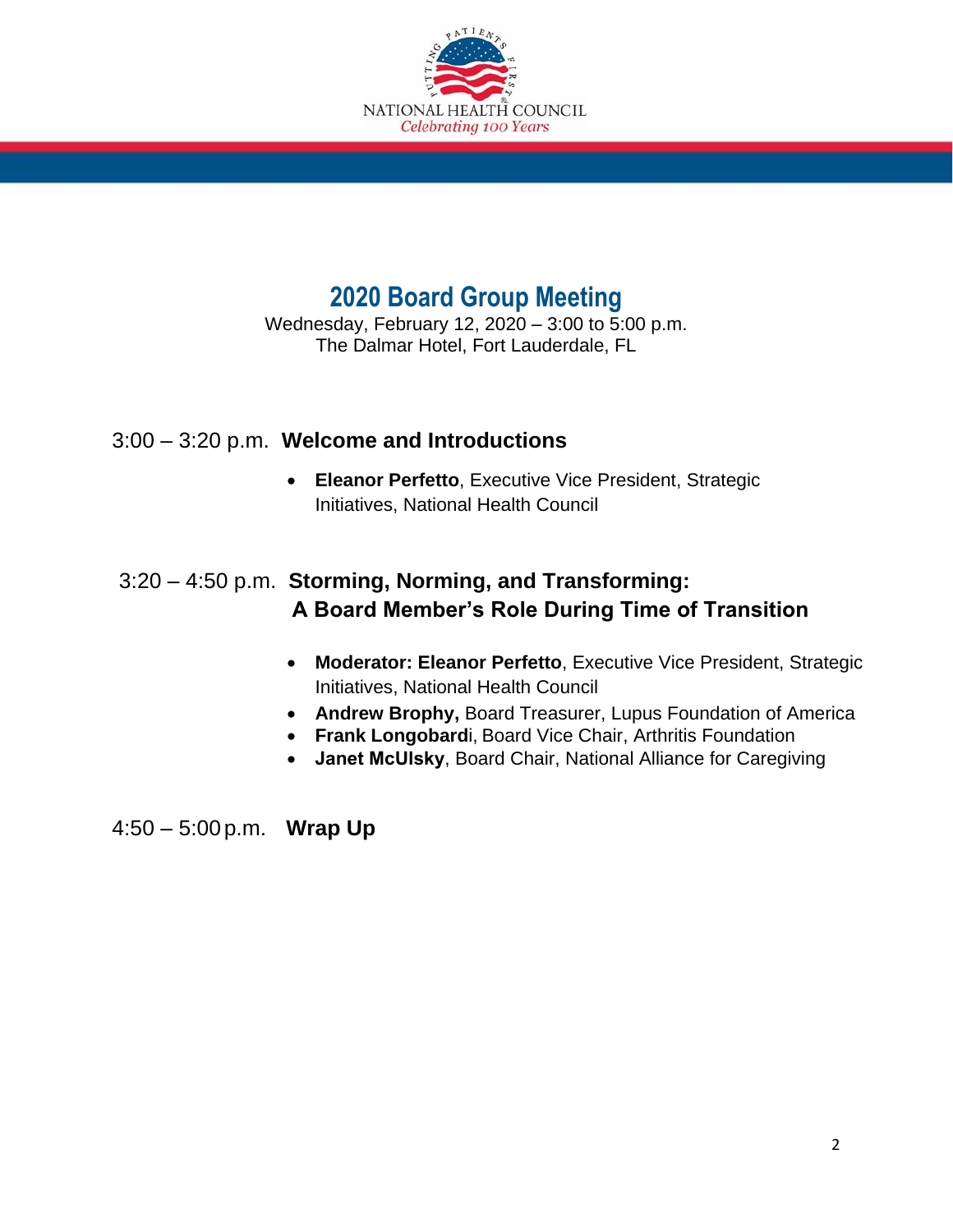

# **2020 Health Leadership Conference NHC 100th Anniversary**

## **Agenda**

### **Wednesday, February 12 to Friday, February 14, 2020 The Dalmar Hotel, Fort Lauderdale, FL**

## **Wednesday, February 12: Conference Begins**

| $6:00 - 7:30$ p.m. | <b>Roaring Twenties Welcome and Networking Reception:</b> |
|--------------------|-----------------------------------------------------------|
|                    | NHC 100th Anniversary and Costume Contest                 |

## **Thursday, February 13: Day One of Program**

| 7:30 to 8:25 a.m. | <b>Networking Breakfast (with introductions)</b>                                                                                                                                                                                                             |
|-------------------|--------------------------------------------------------------------------------------------------------------------------------------------------------------------------------------------------------------------------------------------------------------|
| $8:30$ a.m.       | <b>Welcome, Opening Remarks and Conference Objectives</b><br>Diana Gray, President & Chief Executive Officer,<br>$\bullet$<br><b>Hydrocephalus Association</b><br><b>Nancy Berg, Chief Executive Officer &amp; Executive</b><br>$\bullet$<br>Director, ISPOR |
| $8:45$ a.m.       | Unstoppable: The Power of You<br><b>Stuart Ellis-Myers, aka "Twitchy"</b><br>President of Uniquely Speaking, Inc.                                                                                                                                            |
| $9:30$ a.m.       | <b>Challenging the Culture of Health</b><br>Marc Boutin, JD, Chief Executive Officer, National<br>$\bullet$<br><b>Health Council</b>                                                                                                                         |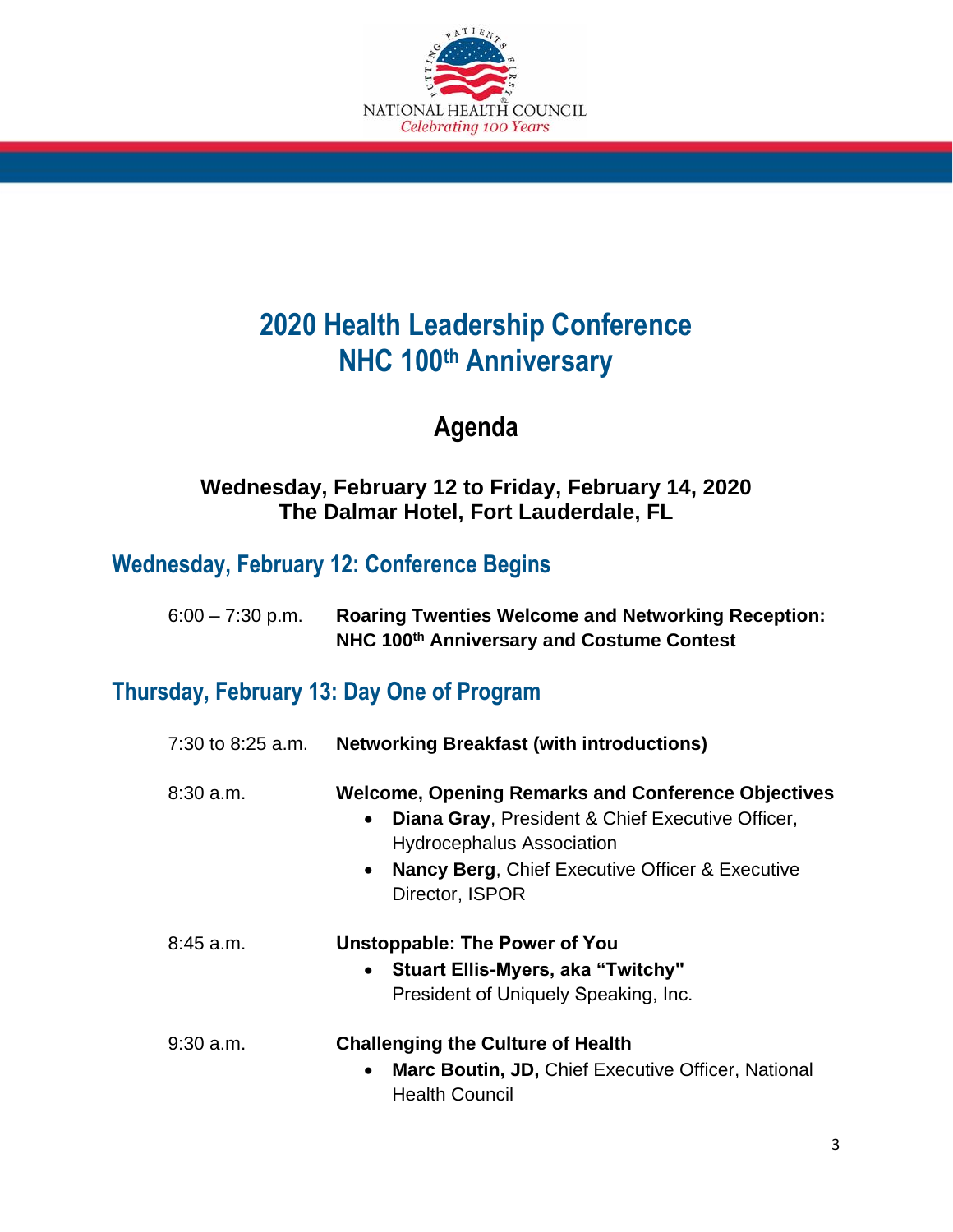

| 10:00 a.m. | <b>Break</b>                                                                                                                                                                                                                                                                                                                                                                                                                                                                    |
|------------|---------------------------------------------------------------------------------------------------------------------------------------------------------------------------------------------------------------------------------------------------------------------------------------------------------------------------------------------------------------------------------------------------------------------------------------------------------------------------------|
| 10:20 a.m. | Vision 2020: Chaos or Calm?<br>Kelly Brantley, Practice Director, Avalere Health                                                                                                                                                                                                                                                                                                                                                                                                |
| 11:00 a.m. | How Not to be Lonely at the Top<br>Facilitator: Nancy Berg, Chief Executive Officer &<br>٠<br><b>Executive Director, ISPOR</b><br>Nancy Brown, Chief Executive Officer,<br>$\bullet$<br><b>American Heart Association</b><br>• Steve Gibson, President & Chief Executive Officer,<br>Lupus Foundation of America<br>• Cyndi Zagieboylo, President & CEO, National<br><b>Multiple Sclerosis Society</b><br>Marc Boutin, President & CEO, National Health<br>$\bullet$<br>Council |
| 12:15 p.m. | Lunch                                                                                                                                                                                                                                                                                                                                                                                                                                                                           |
| 1:00 p.m.  | <b>Networks of the Future</b><br>Eric Peacock, CEO & Co-founder, MyHealth Teams<br>$\bullet$                                                                                                                                                                                                                                                                                                                                                                                    |
| 1:45 p.m.  | <b>Story Branding Your Organization into the Future</b><br>Steve Taylor, Chief Executive Officer, Sjögren's<br>$\bullet$<br>Foundation<br>Janet Church, Board Chair, Sjögren's Foundation<br>$\bullet$<br><b>Cindy Atlee, Founder, The Storybranding Group</b>                                                                                                                                                                                                                  |
| 2:30 p.m.  | <b>Break</b>                                                                                                                                                                                                                                                                                                                                                                                                                                                                    |
| 2:45 p.m.  | <b>Breakout Session: Story Branding in Practice</b><br>Steve Taylor, Chief Executive Officer, Sjögren's<br>$\bullet$<br>Foundation<br>Janet Church, Board Chair, Sjögren's Foundation<br><b>Cindy Atlee, Founder, The Storybranding Group</b>                                                                                                                                                                                                                                   |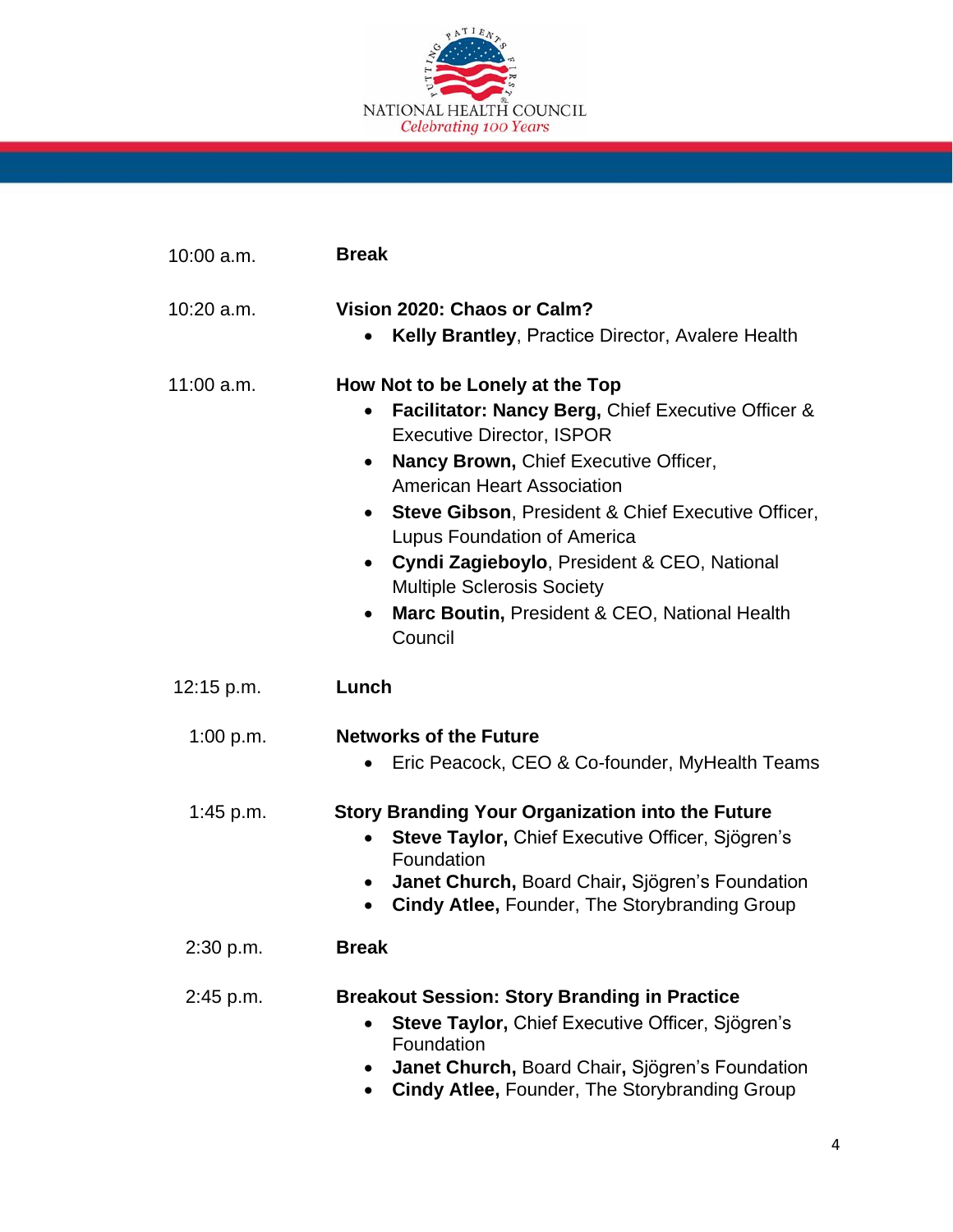

| 3:30 p.m.        | <b>Social Fundraising: Boon or Bust?</b>                                                                                                                                                                                                                         |
|------------------|------------------------------------------------------------------------------------------------------------------------------------------------------------------------------------------------------------------------------------------------------------------|
|                  | Moderator/ Facilitator: Katrina Van Huss, Chief<br>$\bullet$<br><b>Executive Officer, Turnkey</b><br>Bob Gebbia, Chief Executive Officer, American<br><b>Foundation for Suicide Prevention</b><br>• Ann Palmer, Chief Executive Officer, Arthritis<br>Foundation |
| $4:15$ p.m.      | <b>Running for Your Life</b><br>Heidi Dohse, Senior Program Manager, Healthcare<br>and Life Sciences, Google Cloud                                                                                                                                               |
| $4:45$ p.m.      | <b>Closing Remarks</b><br>Diana Gray, President & Chief Executive Officer,<br><b>Hydrocephalus Association</b>                                                                                                                                                   |
| 4:45 – 6:00 p.m. | <b>Informal Networking Time</b>                                                                                                                                                                                                                                  |
|                  |                                                                                                                                                                                                                                                                  |

[*Conference attendees are free for the evening, dinner on your own.]*

# **Friday, February 14: Day Two of Program**

| 7:00 to 8:00 a.m. | <b>Networking Breakfast</b>                                                                                                                                 |
|-------------------|-------------------------------------------------------------------------------------------------------------------------------------------------------------|
| 8:00 a.m.         | <b>Welcome and Opening Remarks</b><br><b>Nancy Berg, Chief Executive Officer &amp; Executive</b><br>$\bullet$<br>Director, ISPOR                            |
| $8:15$ a.m.       | From the Flintstones to the Jetsons:<br>The Future of Health<br><b>Margaret Anderson, Managing Director,</b><br>$\bullet$<br><b>Deloitte Consulting LLP</b> |